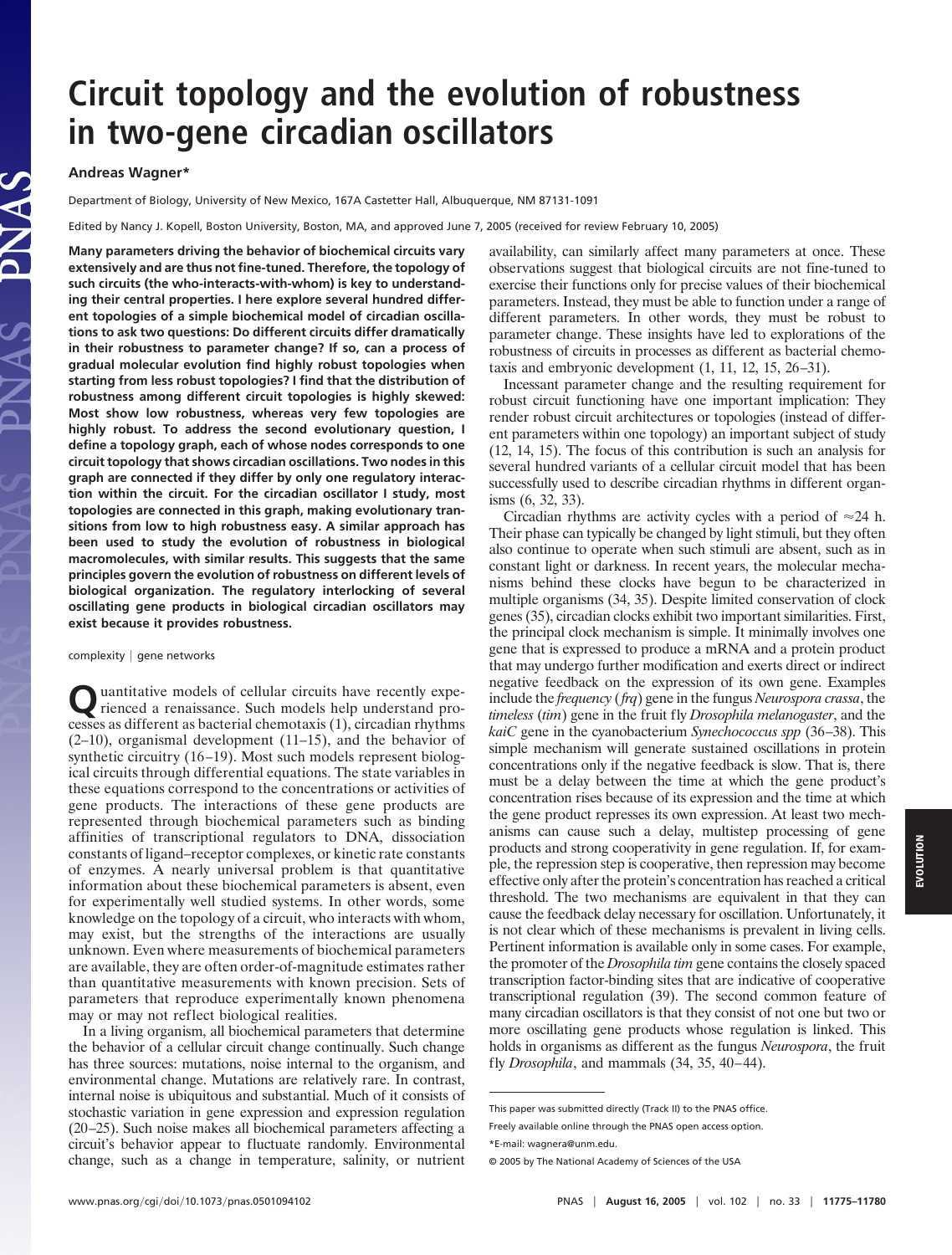

**Fig. 1.** Different oscillator topologies vary greatly in their robustness. (*a*) Circadian oscillator topologies. Shown are six molecular species (circles) that are the mRNA (*R*) and protein (*P*) products of two genes, 1 and 2. The upper and lower solid vertical arrows represent translation and posttranslational modification, respectively, of these species. Arrows terminated by a crossbar indicate that a regulatory interaction can be either activatory or inhibitory. Solid lines indicate interactions that are present in all of the circuit topologies examined here. Dashed lines indicate regulatory interactions that may be present or absent, depending on topology. There are six such regulatory interactions, each of which can be activating, repressing, or absent. This amounts to a total of 378 possible circuit topologies that I explore here (36 729 total topologies minus symmetric topologies, as defined in *Supporting Text*). (*b*) Histogram of the fractional parameter space volume P leading to oscillatory solutions for 201 topologies for which at least one in  $5 \times 10^3$  randomly chosen parameter combinations leads to oscillatory solutions. (*c*) Statistical association between the number of parameters and **P**. (*d*) Statistical association between the number of parameters and eln P/*<sup>k</sup>*.

My point of departure is whether interlocked circadian oscillators may be an accident of life's history (there are infinitely many ways to obtain limit cycle oscillations in regulatory systems), or whether such interlocking may exist because it provides especially robust oscillations (3, 4, 10, 26, 27). I explore this question by extending a well established model for an elementary circadian oscillator (45) involving one gene and three of its products to a two-gene sixproduct oscillator, which allows several hundred different circuit topologies that differ in how gene products regulate each other's activity. Are differences in robustness among these topologies slight, or are some topologies much more robust than others? If so, what are the robust topologies? Are similar topologies also similarly robust? After having asked these questions, I ask an even more important one: Can evolutionary searches in a space of possible circuit topologies discover highly robust topologies when starting from circuits with low or intermediate robustness?

## **Methods and Results**

**Many Topological Variants of a Simple Oscillator Model.** The basic oscillator module I use is a Goodwin oscillator (45), which has been successfully used to model circadian oscillations in the fungus *N. crassa*. Not only can it exhibit stable circadian oscillations of an appropriate frequency, but it also correctly predicts the response of circadian rhythms to stimuli such as temperature pulses, light pulses, and an inhibitor of protein synthesis (6, 32, 33). In this

elementary oscillator, a gene expresses a mRNA molecule *R* that is translated into protein *P*. This protein is modified, such as through dimerization or phosphorylation, to generate an inhibitor P' of its own expression. Why use this simple oscillator and not one of several other oscillator models that have been developed in recent years (2–5, 8, 10, 46)? First, all available models contain unconfirmed biochemical assumptions and are thus no less phenomenological than the model I use. In addition, these others have one disadvantage: They involve many more parameters, which makes them intractable for the purpose of exploring many different circuit topologies.

I here first explore how the ubiquitous regulatory linking (34, 35) of oscillatory molecules may affect the robustness of circadian oscillations. I do so in the simplest possible scenario, that of two gene products that can regulate each other's expression or activity either transcriptionally or posttranscriptionally (Fig. 1*a* and *Supporting Text*, which is published as supporting information on the PNAS web site). The behavior of each circuit is determined by between 10 and 16 different parameters, depending on circuit topology. Even for this simple system, there are 700 possible circuit topologies or ways of regulatory linkage between the molecules involved. Notice that the system of Fig. 1*a* (equation **2** in *Supporting Text*) is not simply a coupled oscillator. The reason is that in some topologies, the feedback of  $P'_i$  on  $R'_i$  is absent, such that the systems  $(R_I, P_I, P_{I'})$  and  $(R_2, P_2, P'_i)$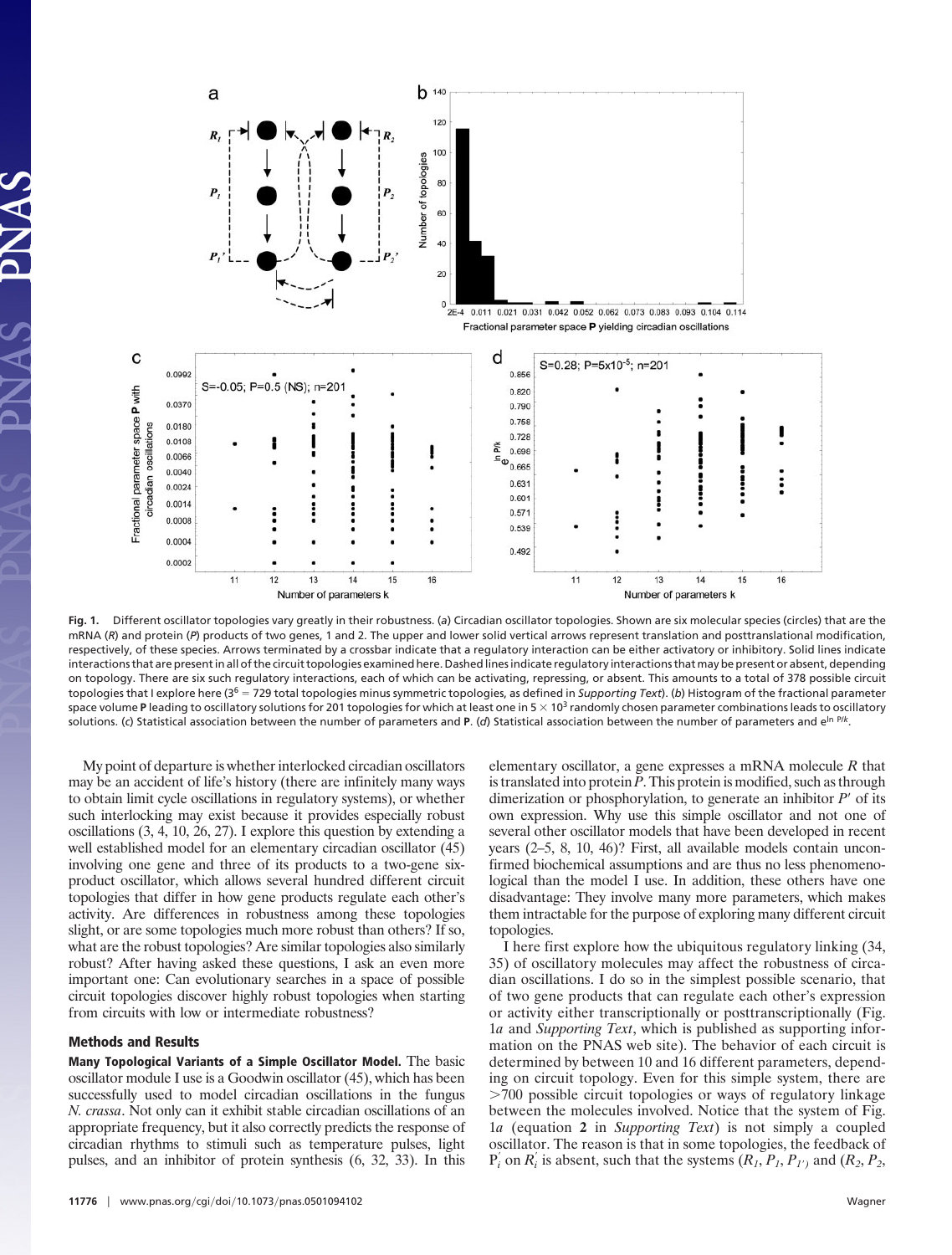*P2*-) would not oscillate when considered separately, yet the interaction between them leads to oscillations.

**Different Topologies Have a Highly Skewed Distribution of the Likelihood P to Produce Circadian Oscillations.** Biological circadian oscillators have two germane features: a stable oscillatory period of  $\approx$  24 h and entrainability, the sensitivity of the oscillation's phase to periodic lighting. The second feature is realized in very different ways in different organisms and would require an organism-specific model. For reasons of tractability, I thus focused on the first of these features, which is a necessary prerequisite for all circadian oscillators. For each possible circuit topology (Fig. 1*a*), I chose  $5 \times 10^3$ parameter combinations at random from a parameter space within which circadian oscillations are known to occur  $(6, 32, 33)$  for the elementary oscillator  $(R_i, P_i, P'_i)$ . For each of these parameter combinations, I examined whether the circuit adopts limit cycle oscillations with a period of  $\approx$  24 h. Limit cycle oscillations have two features typical of circadian oscillators: they are stable to minor perturbations of regulator concentrations, and they persist over time even when the organism is not subject to periodic driving forces (e.g., light exposure) (34, 47). The fraction of randomly chosen parameters that yield circadian oscillations is an estimate of the fractional volume (**P**) of parameter space that admits such oscillations. I show in Fig. 4, which is published as supporting information on the PNAS web site, that **P** can serve as a proxy for a circuit's robustness to perturbations: Changing parameters at random in a topology with high **P** is more likely to yield a parameter combination leading to circadian oscillations than in a topology with low **P**.

Fig. 1*b* shows the distribution of **P** for those 201 circuit topologies where at least one in  $5 \times 10^3$  randomly chosen parameter combinations yields circadian oscillations. At least two features of this distribution are worth pointing out. First, **P** varies not slightly but dramatically among different topologies. Specifically, **P** varies by nearly 2 orders of magnitude among circuit topologies. For some topologies, only one or a few of the thousands of randomly chosen parameter combinations yield circadian oscillations. For others, 5% of parameter combinations yield such oscillations. Another striking feature of this distribution is its skewness. For the vast majority of topologies, only a small fraction **P** of parameters yield circadian oscillations. In contrast, a small number of topologies have a large **P**. For example, only 4.5% (9) topologies have  $P > 0.02$ . Fig. 5, which is published as supporting information on the PNAS web site, shows and briefly discusses nine among the topologies with the highest associated **P.** The topology (not shown) for which species one and two oscillate separately and do not affect each other's concentration is  $\approx$  1 order of magnitude less robust than the most robust topologies. The increased complexity of interlocking oscillators may thus not be an accident of natural history: It may indeed provide greater robustness to mutation than single oscillators (3, 10, 48).

The skewness evident from Fig. 1*b* is not an artifact of the specific conditions for which I evaluated the behavior of the oscillator. It is observed for different tolerances in the oscillator period, for different allowed minimum and maximum amplitudes in the oscillations, for different initial conditions, and for different degrees of cooperativity in the regulatory interactions modeled.

**The Skewed Distribution of P Is Not Just the Result of Varying Numbers of Parameters.** An obvious candidate explanation for the dramatic differences in **P** among circuit topologies is their differences in the number of parameters. For a circuit topology with many regulatory interactions, and thus more parameters, a randomly chosen parameter combination might be much less likely to yield stable oscillatory behavior of the right period. However, Fig. 1*c* shows this is not the case. Fig. 1*c* plots **P** against the number of parameters *k* in a topology and shows a nonsignificant statistical association between the two (Spearman  $s = -0.05$ ;  $P = 0.5$ ). Fig. 1*d* shows a complementary analysis based on the following considerations. If along each axis of parameter space the same proportion or fraction *p* of randomly chosen parameters were to admit oscillatory solutions, then  $P = p^k$ , and  $p = e^{\ln P/k}$ . Although p is almost certain to vary among different parameters (48),  $e^{\ln P/k}$  can still be thought of as a per-parameter likelihood of finding circadian oscillations in a random search of parameter space, or as a per-parameter robustness of a circuit topology. Fig. 1*d* plots eln **<sup>P</sup>**/*<sup>k</sup>* against the number of parameters *k*. Strikingly, *p* does not decrease but increases with the number of parameters: The more complex a topology is, the more likely it will yield oscillatory solutions. At the same time, both Fig. 1 *c* and *d* show that for any given number of parameters *k*, there is wide variation of **P** and  $e^{\ln P/k}$ . Variation in the number of parameters alone can thus not explain variation in robustness.

**Robust Topologies Are Connected in a Topology Network.** Much like in any kind of cellular circuit, genetic change in a circadian oscillator can take place in two different ways: First, it can affect biochemical parameters within a given oscillator topology. Second, it can generate new oscillator topologies through mutations that eliminate or add regulatory interactions. This second kind of change is frequent enough to be of evolutionary relevance (49).

The key evolutionary question with respect to robust oscillator topologies is whether a blindly groping evolutionary search could ever find such robust circuit topologies. This question is best posed by considering the following graph or network representation of oscillator topologies. Consider a graph where each node corresponds to an oscillator topology that is capable of displaying circadian oscillations. Connect two nodes (topologies) by an edge if the two topologies differ by only one regulatory interaction (Fig. 2*a*). Such neighboring topologies can arise from each other by genetic change that affects only one regulatory interaction. The question whether robust oscillator topologies can be found through a series of such changes, i.e., through gradual evolution, is a question about the structure of this graph. There is a spectrum of possibilities with two extremes. First, the nodes (oscillator topologies) of this graph may be disconnected. That is, a topology capable of circadian oscillations has no neighboring topologies also capable of producing such oscillations. This would mean that robust topologies cannot be reached from less robust topologies, because functional oscillators are isolated islands in this graph. At the opposite extreme, this graph might consist of one densely connected component, where any two topologies are connected by a path of edges. In this case, stepwise evolutionary alteration of a circuit topology could start from any one topology and reach any other topology via intermediate topologies that admit circadian oscillations.

Fig. 2*b* shows an image of this graph for 201 topologies in which at least a fraction  $P = 2 \times 10^{-4}$  of randomly chosen parameter combinations yielded circadian oscillations. This graph consists of one connected component. (Any two pairs of topologies in such a component are connected by a path of edges.) And not only is the graph connected, its connectivity is high. On average, a node (topology) in this graph has 7.03 (S.D., 2.29) neighboring topologies that also yield circadian oscillations. The graph does not contain any bridges, i.e., edges whose removal causes the graph to become fragmented into more than one component. Finally, both the edge and vertex connectivity of this graph are equal to two. This means that at least two edges or at least two nodes need to be removed to fragment the graph into two components. Similar topologies, that is, circuits close together in this graph, also tend to have similar **P** (Fig. 6, which is published as supporting information on the PNAS web site). Perhaps surprisingly, one also finds that the number of neighbors any one node (topology) has in this graph increases with **P** (Fig. 2*c*; Spearman  $s = 0.5$ ,  $P < 10^{-13}$ ). In other words, more robust oscillator topologies also have more neighboring topologies that yield circadian oscillations.

The topology graph's connectedness is preserved if one eliminates from this graph topologies with the lowest robustness, as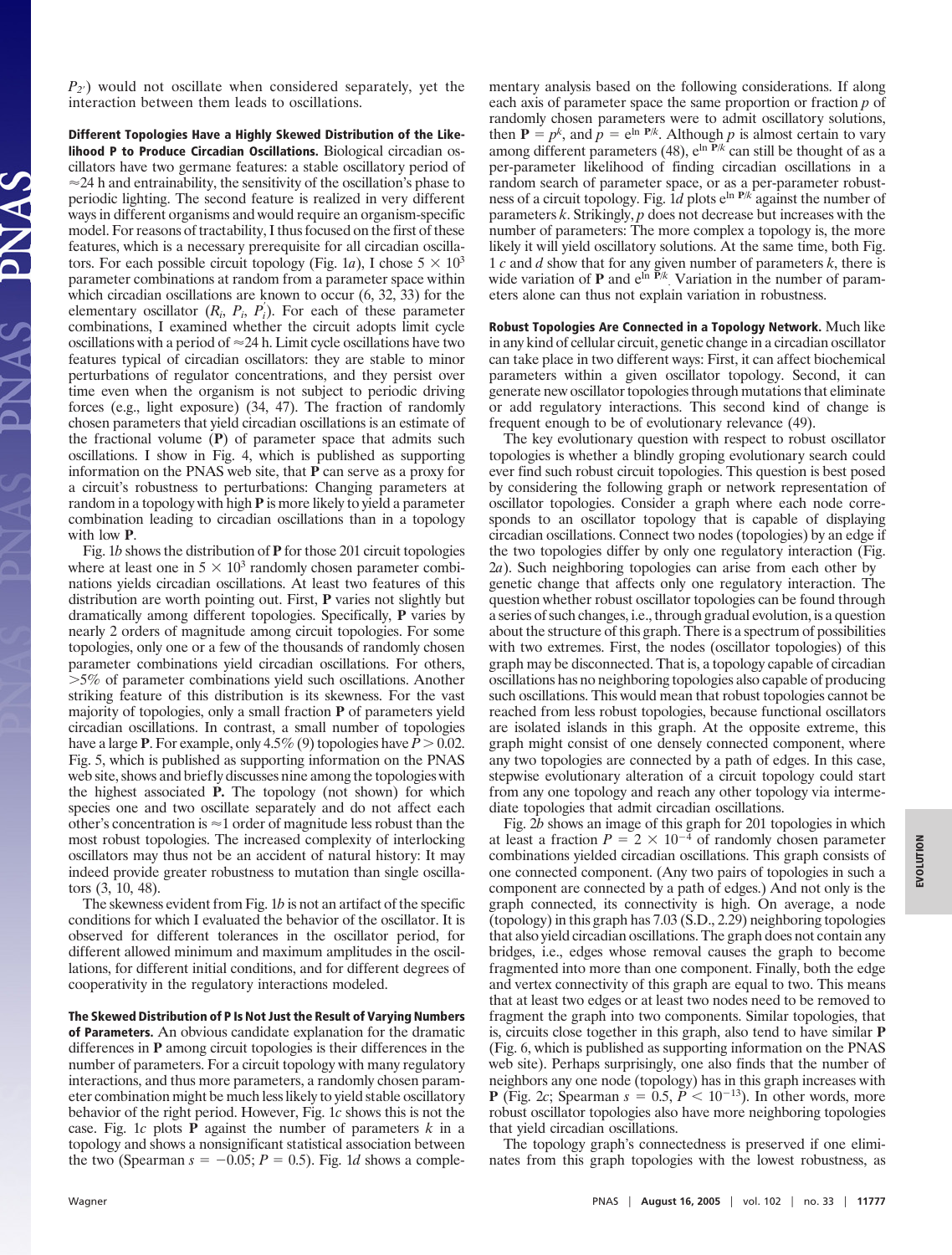

**Fig. 2.** A graph connecting circuits of different topology. (*a*) Illustration of the concept behind this graph. Shown are two nodes of this graph (large circles). Each node corresponds to a circuit of a given topology that allows circadian oscillations (drawings inside the circles). The circuits shown correspond to topologies 198<sub>10</sub> and 207<sub>10</sub>, both of which have  $P > 0$ . The two nodes

indicated by a low **P**. Fig. 2*d* shows an example, the graph including only nodes (topologies) with  $P > 0.01$ . It contains 47 topologies, has no bridges, and has edge and vertex connectivity of two, exactly like the graph of Fig. 2*b* containing all circuits. More generally, if one varies the threshold **P** at which a node becomes part of the graph, one finds threshold values of **P** for which this topology graph is not connected. However, the number of disconnected components into which the graph becomes partitioned is always small (less than five), regardless of **P.** In addition, for thresholds of **P** where the number of nodes (topologies) exceeds 40, the largest component contains 94% of all nodes. All this is also consistent with the positive association between **P** and a topology's number of neighbors, and with the similar **P** of similar topologies. It also holds for varying model assumptions, such as for lower tolerance in the oscillator period, different allowed minimum and maximum amplitudes in the oscillations, different initial conditions, and different degrees of cooperativity in the regulatory interactions modeled. It also holds if the circuit topologies (nodes) to be included in the graph are identified not by a minimal value of **P** but through a minimal robustness to vector and/or scalar perturbation (results not shown). In sum, circuits of different robustness are connected in graphs of oscillator topologies that can readily be traversed by changes of individual regulatory interactions.

Is the structure of this topology graph significantly different from that of a random graph? For my purpose, a random graph is a graph with the same number of nodes as the topology graph, but where the nodes are drawn at random from all possible topologies, regardless of whether a topology allows circadian oscillations or not. I first addressed this question by generating 10,000 random graphs with the same number of nodes as the graph shown in Fig. 2*d* and determined the distribution of several different graph statistics for these 10,000 random graphs. First, both the vertex and the edge connectivity (as defined above) is two for the graph of Fig. 2*d*, but zero for all of the 10,000 random graphs. The reason is that none of these graphs is connected in the first place. The random graphs consist of many more and smaller components than the oscillator topology graph (Fig. 3 *a* and *b*; random means  $\pm$  standard error,  $\bar{x}$  $\pm s = 21.4 \pm 0.038$ ,  $\bar{x} \pm s = 12.02 \pm 0.053$ , for number and size of components, respectively). In addition, they also contain many more bridges, edges whose removal renders a component disconnected (Fig.  $3c$ ;  $\bar{x} \pm s = 21.7 \pm 0.039$ ). Each of these statistics in the oscillator topology graph is multiple standard deviations removed from the mean of the random graphs (Fig. 3). This means that the graph is much more cohesive than a random graph. To analyze similarly large samples of much larger graphs is computationally infeasible. However, a more limited analysis based on a sample of 100 random graphs shows that for all oscillator topology graphs containing between 100 ( $P > 1.8 \times 10^{-3}$ ) and 15 topologies ( $\overline{P} >$  $1.8 \times 10^{-2}$ ), the mean number of components and the size of the largest component differ by at least 10 standard errors from the randomized graph. For larger oscillator topology graphs, these two statistics begin to approach that of a random graph. However, even for the largest graph examined here  $(P > 2 \times 10^{-4}$ , Fig. 2*a*), structural differences remain. For example, the vertex and edge connectivity of random graphs is smaller ( $\bar{x} \pm s = 0.85 \pm 0.058$ ; *n* = 65 for both), and the number of bridges is greater ( $\bar{x} \pm s = 2.9 \pm$ 

are connected, because they are topological neighbors, i.e., they differ by only one regulatory interaction (bold arrow in right-hand circle). (*b*) The structure of this graph for all oscillator topologies where at least one in  $5 \times 10^3$  random parameter combinations yielded circadian oscillations. Topologies (circuits) with large **P** are indicated by larger circles and lighter shading than topologies with small **P**. (*c*) Nodes (circuit topologies) with many neighbors in the graph in Fig. 2*a* show greater e<sup>ln P/k</sup>. (*d*) The same graph for those 47 oscillator topologies where at least one in 100 parameter combinations yielded circadian oscillations.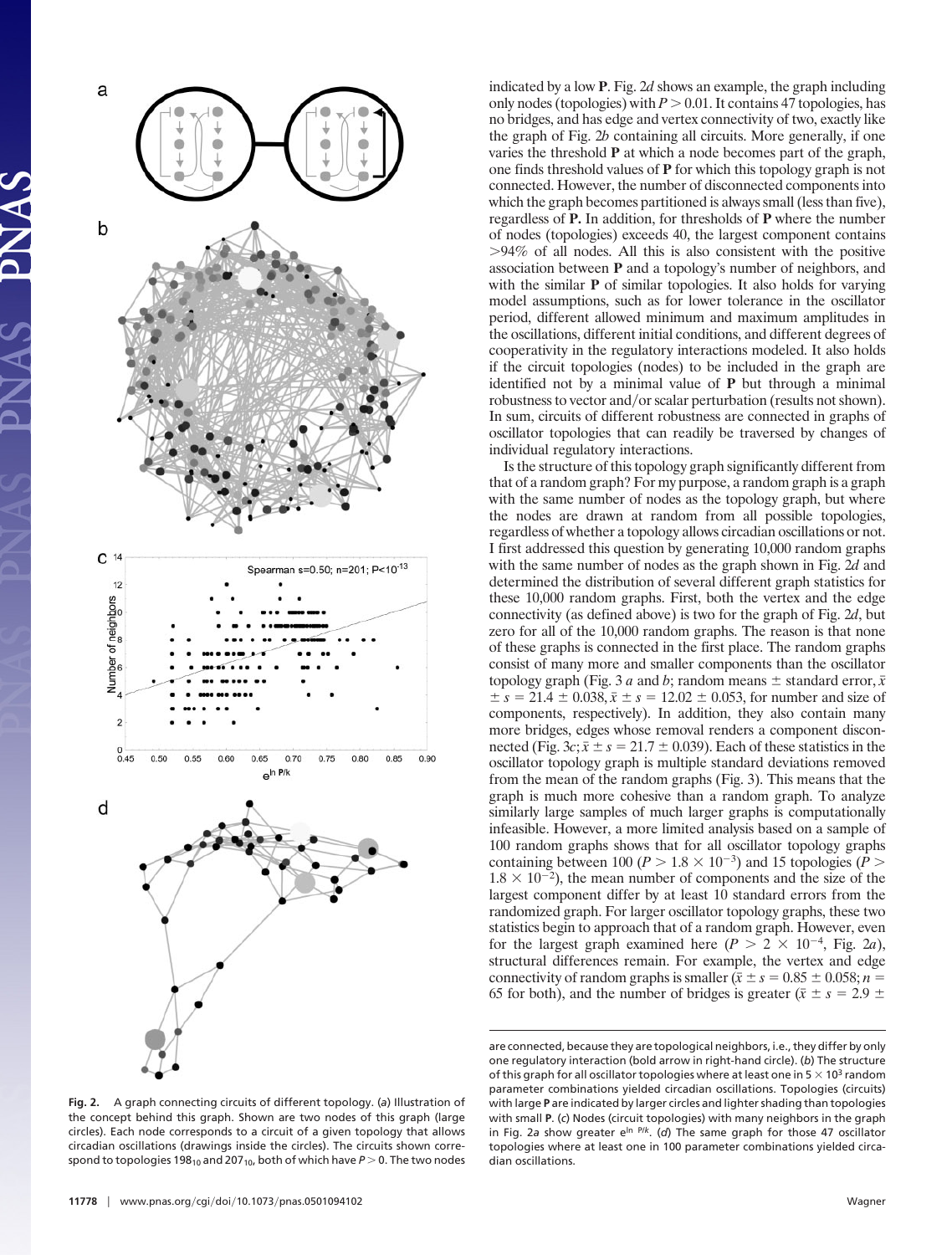

**Fig. 3.** Oscillator topology graphs vs. random topology graphs. Shown are the distributions of three graph characteristics for 10,000 random graphs whose nodes correspond to circuit topologies (Fig. 2*a*) compared (vertical arrows) with the structure of the graph of Fig. 2*d*, which has 47 nodes, each of which yields oscillations with  $P > 0.01$ . Each random graph was established by choosing a random sample of 47 of a total of 378 possible topologies and defining topologies as neighboring that differ by only one regulatory interaction. As opposed to the topologies of the oscillator topology graph, many of these randomly chosen topologies may not yield oscillations. (*a*) Number of components (groups of nodes connected to each other but to no other node). (*b*) Size of the largest component. (*c*) Number of bridges.

0.23) than in the oscillator topology graph (respective values are 2, 2, and 0 for each of these indicators).

### **Discussion**

In the most elementary biochemical circuits yielding circadian oscillations, one gene product represses its own synthesis with a time delay caused by either cooperative repression or multistep expression regulation (45). I here examine the arguably simplest possible extension of this circuit. It involves two genes, their products, and auto- as well as cross-regulation on both the transcriptional and posttranscriptional level. Even for the small number of variable transcriptional and posttranscriptional regulatory interactions, the circuit has several hundred different topological variants. The fraction **P** of randomly chosen parameter combinations that yield circadian oscillation in any one of these topologies is a proxy for its robustness to perturbations of either multiple or single parameters.

**P** has a skewed distribution: Most topologies have very low robustness, whereas very few have high robustness. Importantly, in the most robust topologies, the two genes influence each other's expression, and these topologies are  $\approx$  1 order of magnitude more robust than a topology for which the two gene products do not influence each other's expression. This observation, even though made in the context of a simple model, presents a possible explanation for the abundant regulatory interlocking and coupling of gene expression in circadian oscillators of living cells. It may be an example of biological complexity that exists for a reason (50): to ensure robust behavior, in this case of circadian oscillations. Such complexity, however, is not a sufficient precondition for robustness: Many circuit topologies are less robust than the most basic singlegene oscillators, and others do not permit any circadian oscillations at all.

These observations suggest that an evolutionary perspective is necessary to understand whether interlocking of biochemical oscillators can lead to increased robustness. If only few two-gene oscillators have increased robustness or any other desirable feature, compared with the most elementary oscillator, can natural selection find these oscillators through gradual genetic change of the regulatory structure of a circuit? To address this question, I analyzed the structure of a graph of circuit topologies. In this graph, a node corresponds to a circuit topology. Two topologies are immediate neighbors in the graph if they differ by only one regulatory interaction. For the circuits examined here, most or all circuit topologies that yield oscillations exist in one connected component. This means that gradual evolutionary changes in circuit topology can generate any circuit topology from any other topology within such a component, without transitions through circuits that do not allow circadian oscillations. In addition, more robust topologies also have more topological neighbors that yield circadian oscillations, which further facilitates such gradual change. Are circuit topologies with a desirable property connected in circuit graphs also for many other types of biological circuits? We do not know. A general answer to this question would be a major step in our understanding of how biological circuits can evolve.

The above results show parallels to studies of structural robustness in RNA and proteins (51–58), where graph-based models have proven very useful in understanding the evolution of robustness. Briefly, all macromolecules of different amino acids or nucleotide sequences that adopt the same secondary or tertiary structure can be represented as a graph. Each node of the graph corresponds to one individual sequence adopting the structure. Two nodes (sequences) are immediate neighbors if they differ by a single amino acid or nucleotide. Many or all such sequences may be connected in graph components that can be traversed by single point mutations without ever generating a sequence that does not adopt a given structure. However, some of the molecules in this graph are more robust than others to single point mutations. That is, random changes of individual amino acids or nucleotides in such robust molecules are less likely to lead to altered structures than such changes in other sequences. Because structure is a prerequisite for function, the evolutionary implication is clear: Robust structures can evolve neutrally, through gradual evolutionary change that leaves a molecule's structure unchanged. Analogously, robust circuit topologies may evolve neutrally. If so, similar principles govern